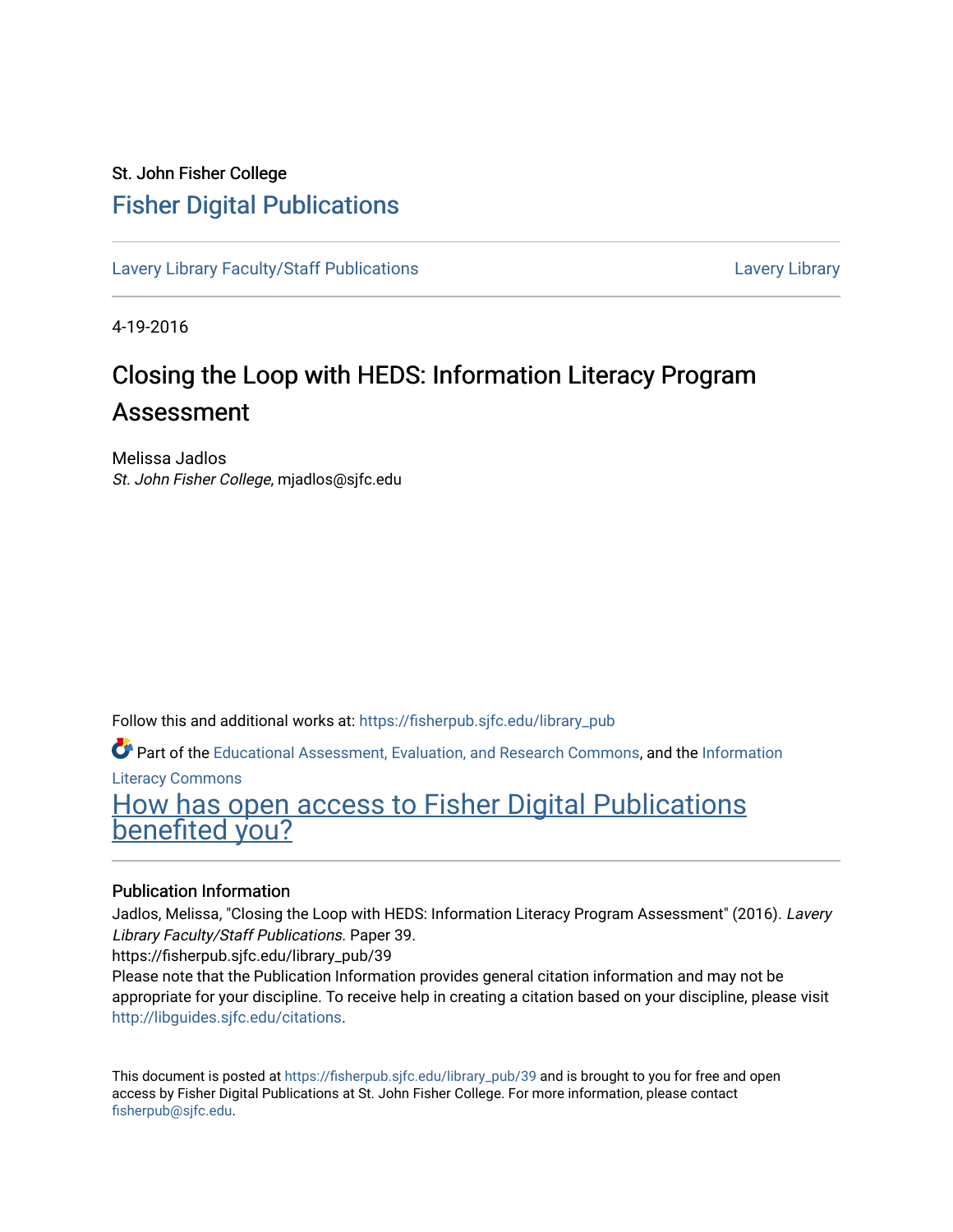#### Closing the Loop with HEDS: Information Literacy Program Assessment

#### **Abstract**

The presentation discusses the Research Practices Survey tool from the Higher Education Data Sharing consortium (HEDS). St. John Fisher College, Lavery Library has worked with the survey on and off since 2008. Librarians using HEDS data to close the loop and modify teaching practices have increased scores by up to 60%. Currently, Lavery Library is using the Research Practices Survey in a longitudinal administration to determine persistence of information literacy skills and pinpoint areas of further instruction and/or assessment.

#### Keywords

fsc2016

#### **Disciplines**

Educational Assessment, Evaluation, and Research | Information Literacy | Library and Information Science

#### **Comments**

Presented at the Assessment Network of New York Conference April 19, 2016 in Buffalo, NY

#### Creative Commons License



This work is licensed under a [Creative Commons Attribution-Share Alike 4.0 License.](https://creativecommons.org/licenses/by-sa/4.0/)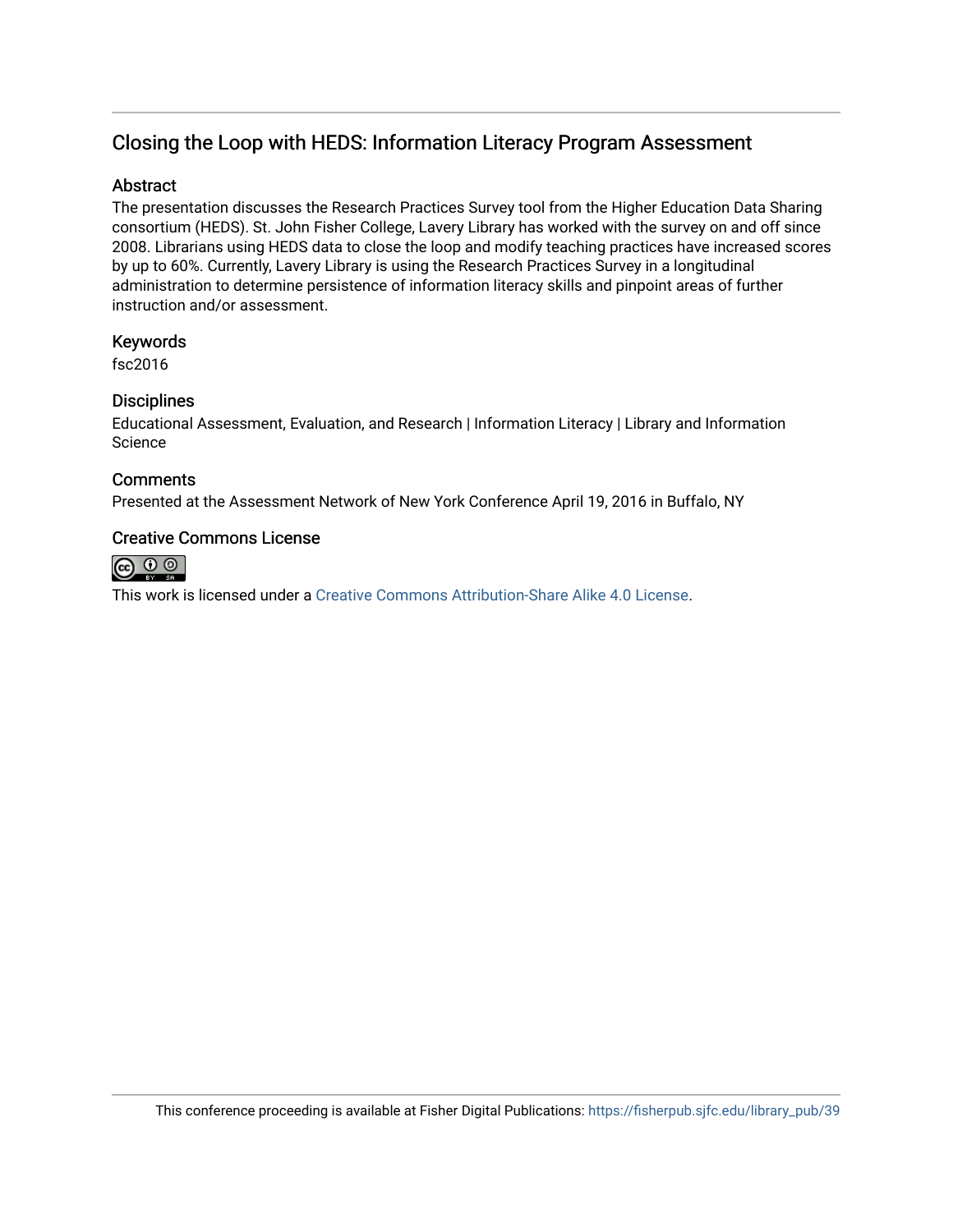# Closing the Loop with HEDS

### Information Literacy Program Assessment

### ANNY April 19, 2016

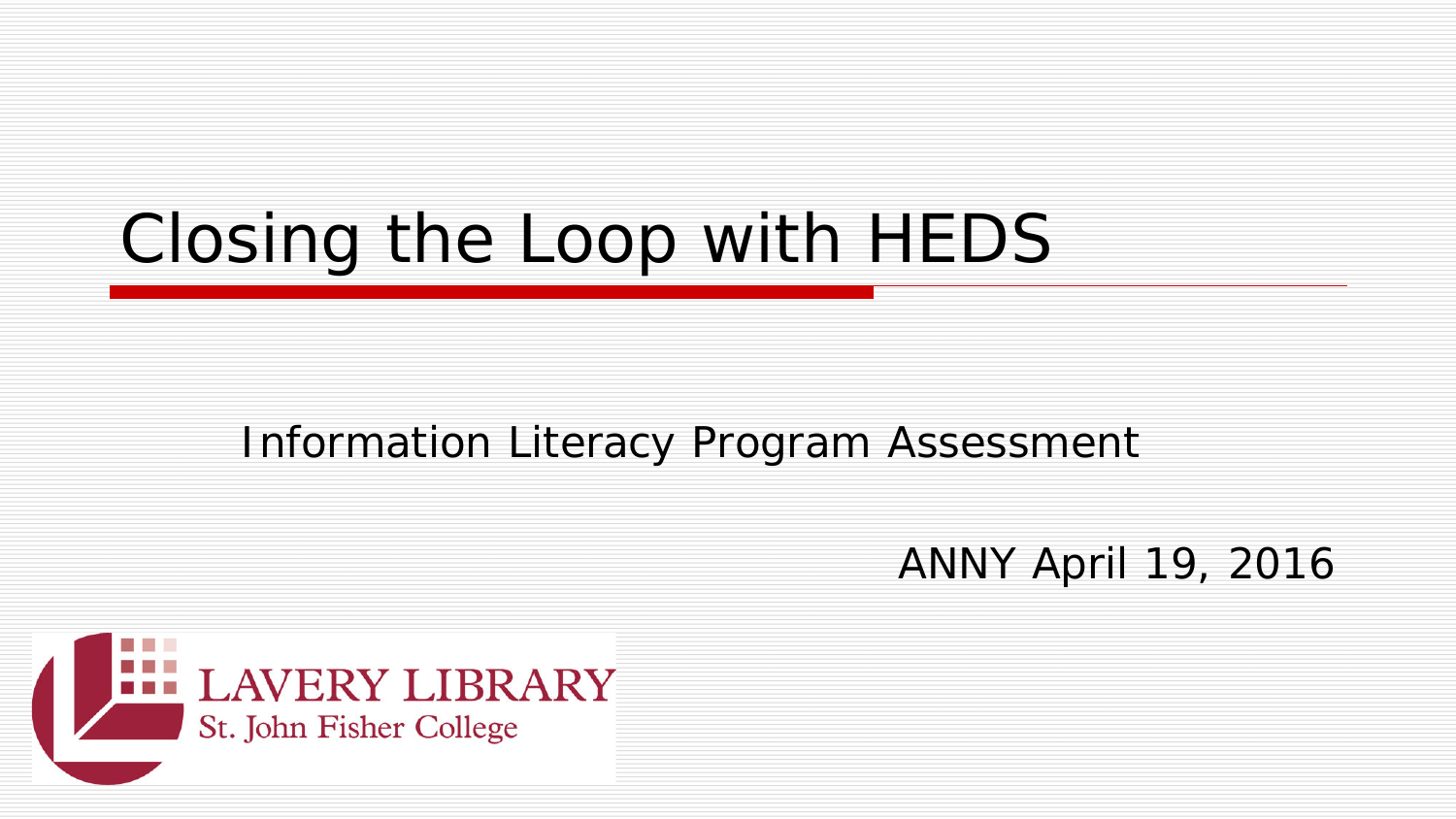#### HEDS=Higher Education Data Sharing Consortium

http://www.hedsconsortium.org/

 **"The Higher Education Data Sharing Consortium (HEDS) supports institutional research, institutional effectiveness, assessment, and the use of data to advance liberal education at private colleges and universities."**

 **Although only private institutions may be members, there are no restrictions on survey participation by institution type.**

#### **HEDS members pay a reduced fee to administer surveys.**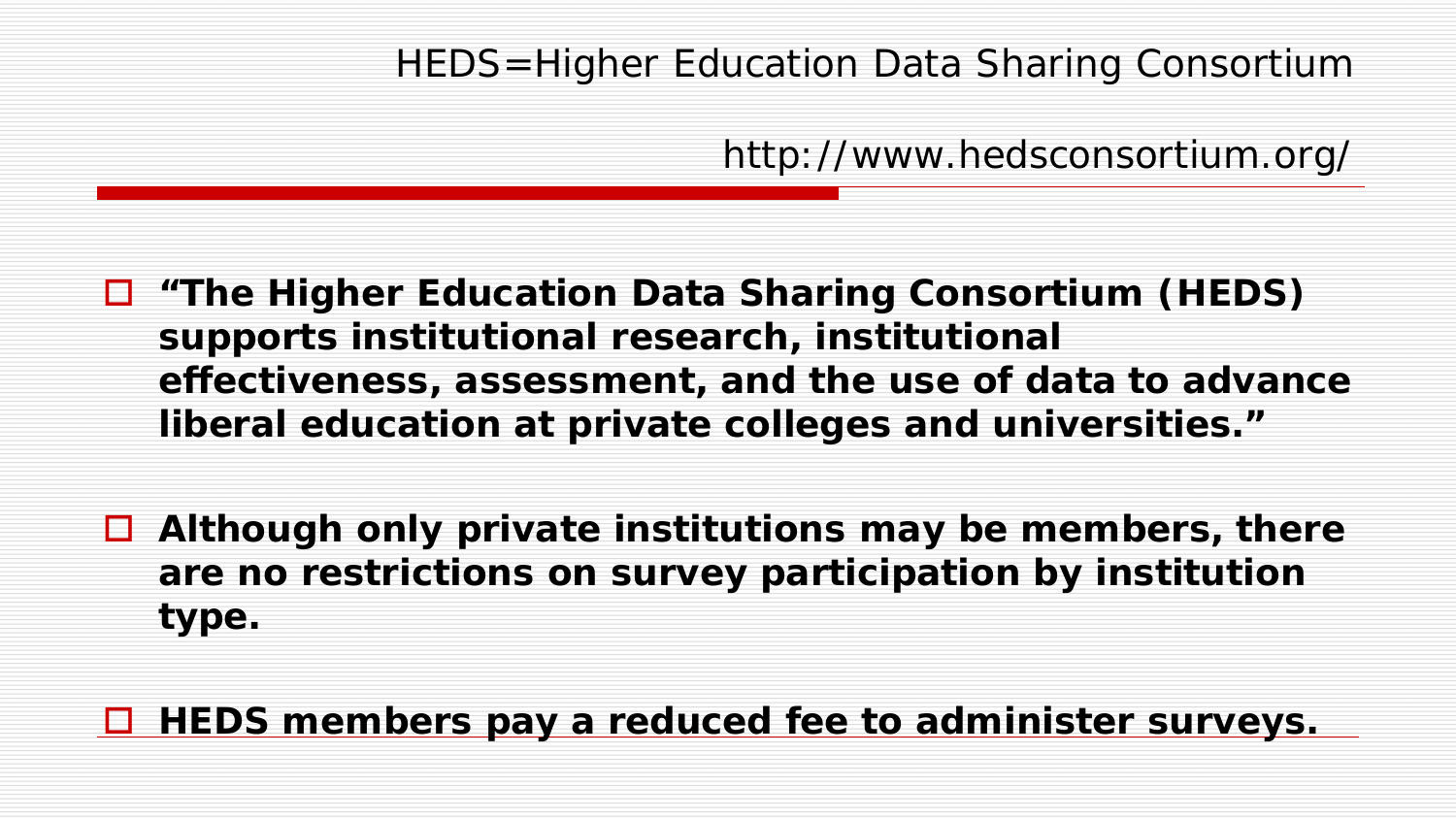

*HEDS Alumni Survey*

*HEDS First Destination Survey*

*HEDS Research Practices Survey*

*HEDS Senior Survey*

*HEDS Sexual Assault Campus Climate Survey*

*HEDS Teaching Quality Survey*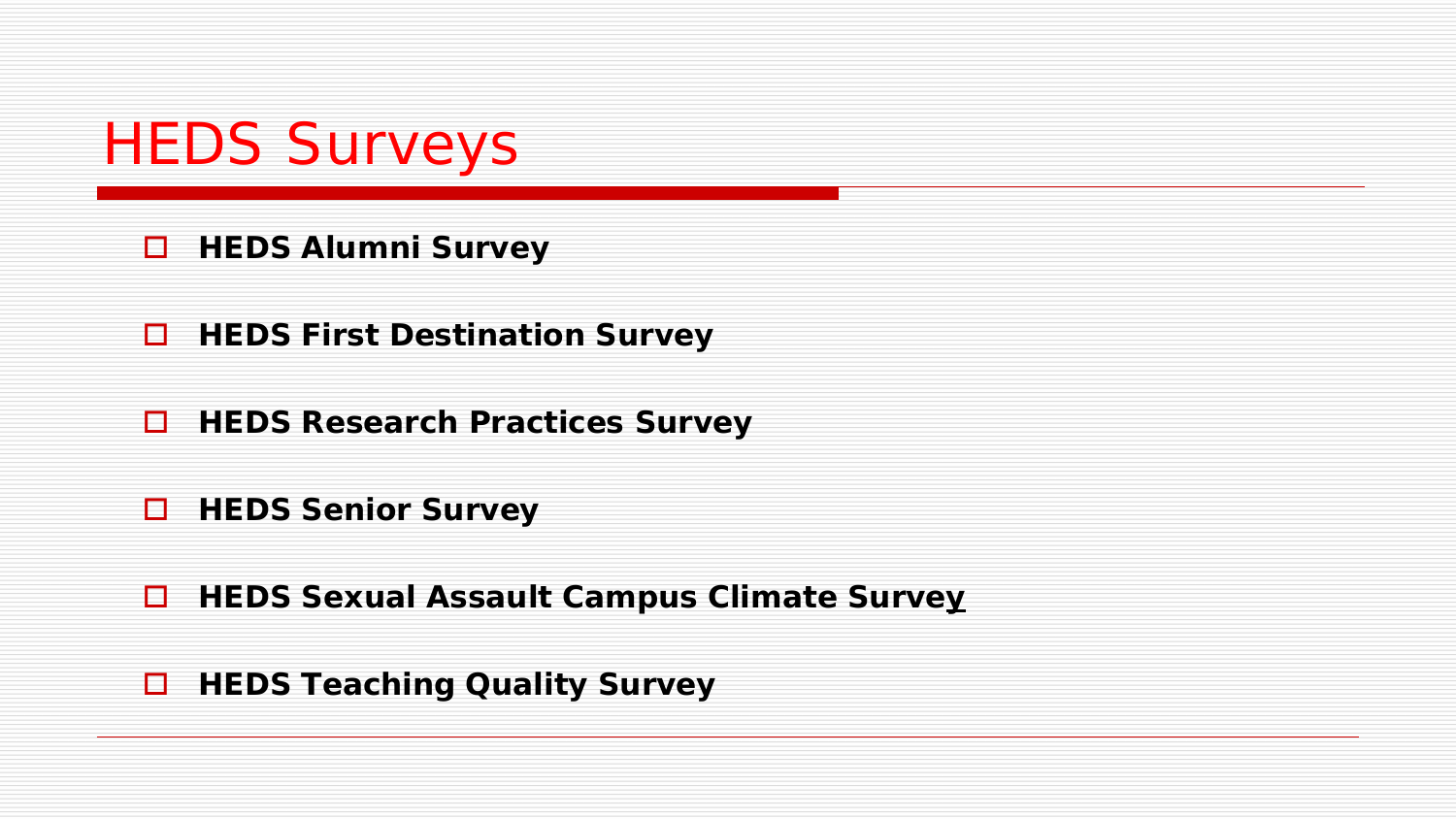# HEDS Research Practices Survey

The HEDS RPS:

 $\Box$  Asks students about their research experiences

- **□** Assesses students' Information Literacy skills
- $\Box$  Includes questions mapped to the Association of College and Research Libraries' 5 IL competency standards\*
- $\Box$  Takes about 15 minutes to complete
- $\Box$  Is open to non HEDS members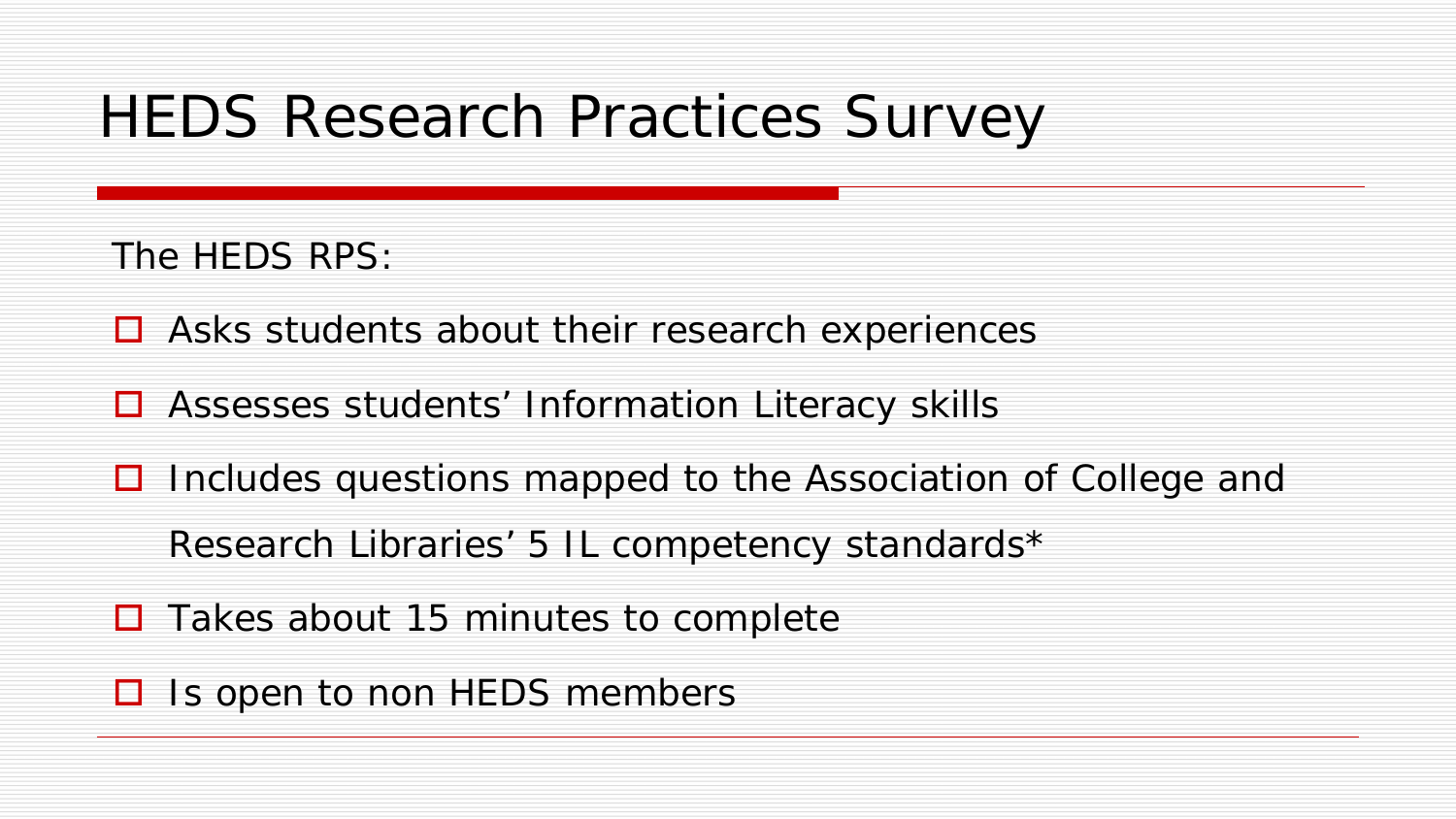## \*ACRL Information Literacy Standards

### Adopted in 2000, endorsed by MSCHE

- Determine the extent of information needed
- 2. Access the needed information effectively and efficiently
- 3. Evaluate information and its sources critically
- 4. Incorporate selected information into one's knowledge base
- 5. Use information effectively to accomplish a specific purpose
- 6. Understand the economic, legal, and social issues surrounding the use of information, and access and use information ethically and legally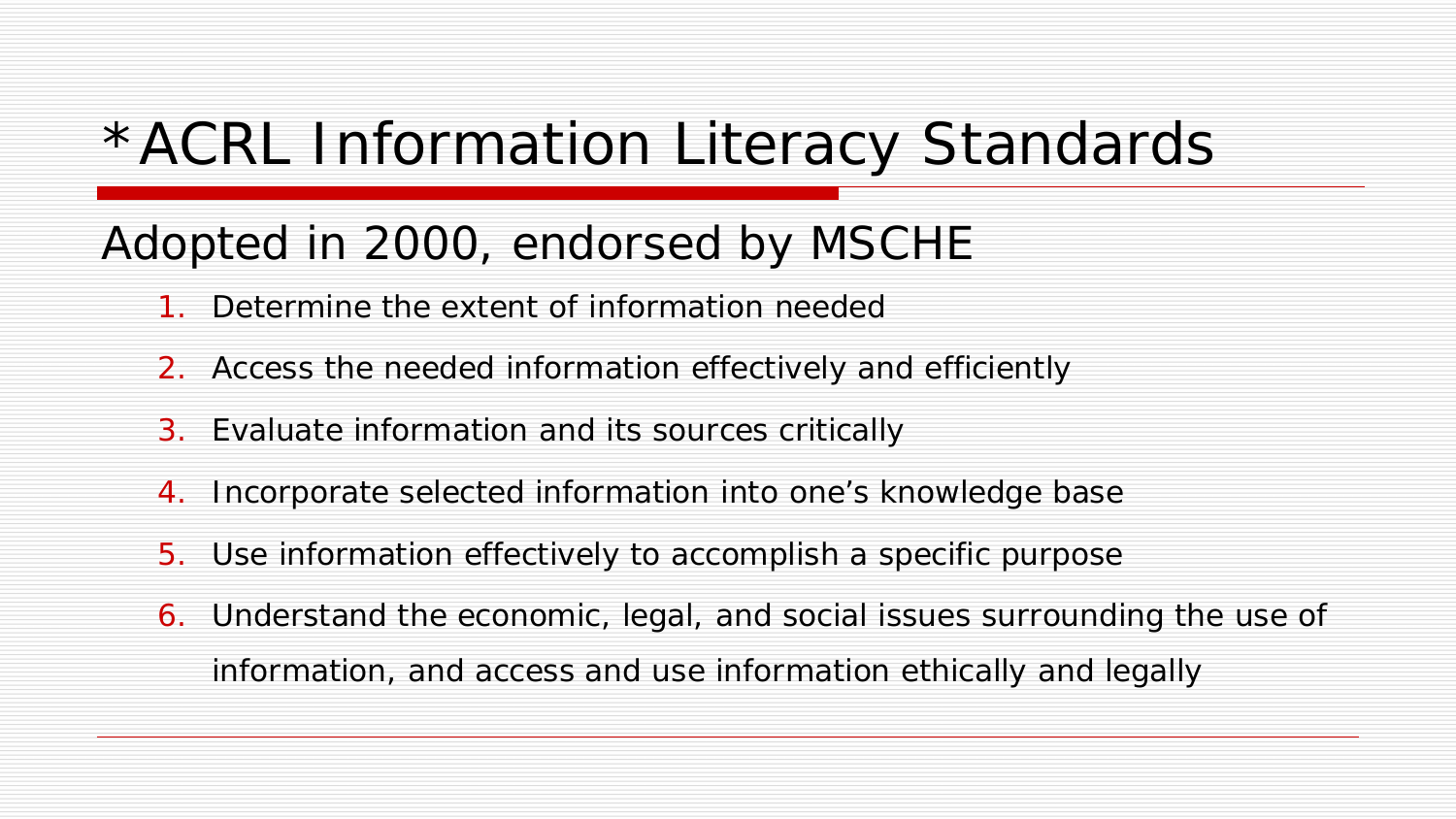# Survey Information

- $\Box$  2 types of administration, single or longitudinal
	- Single-beginning or end of the First Year
	- **Longitudinal** 
		- **□** First Year
		- **□** First Semester
		- **D** Four year
- Survey comparison group includes results from all cohorts from the last three years
- $\Box$  HEDS provides detailed reports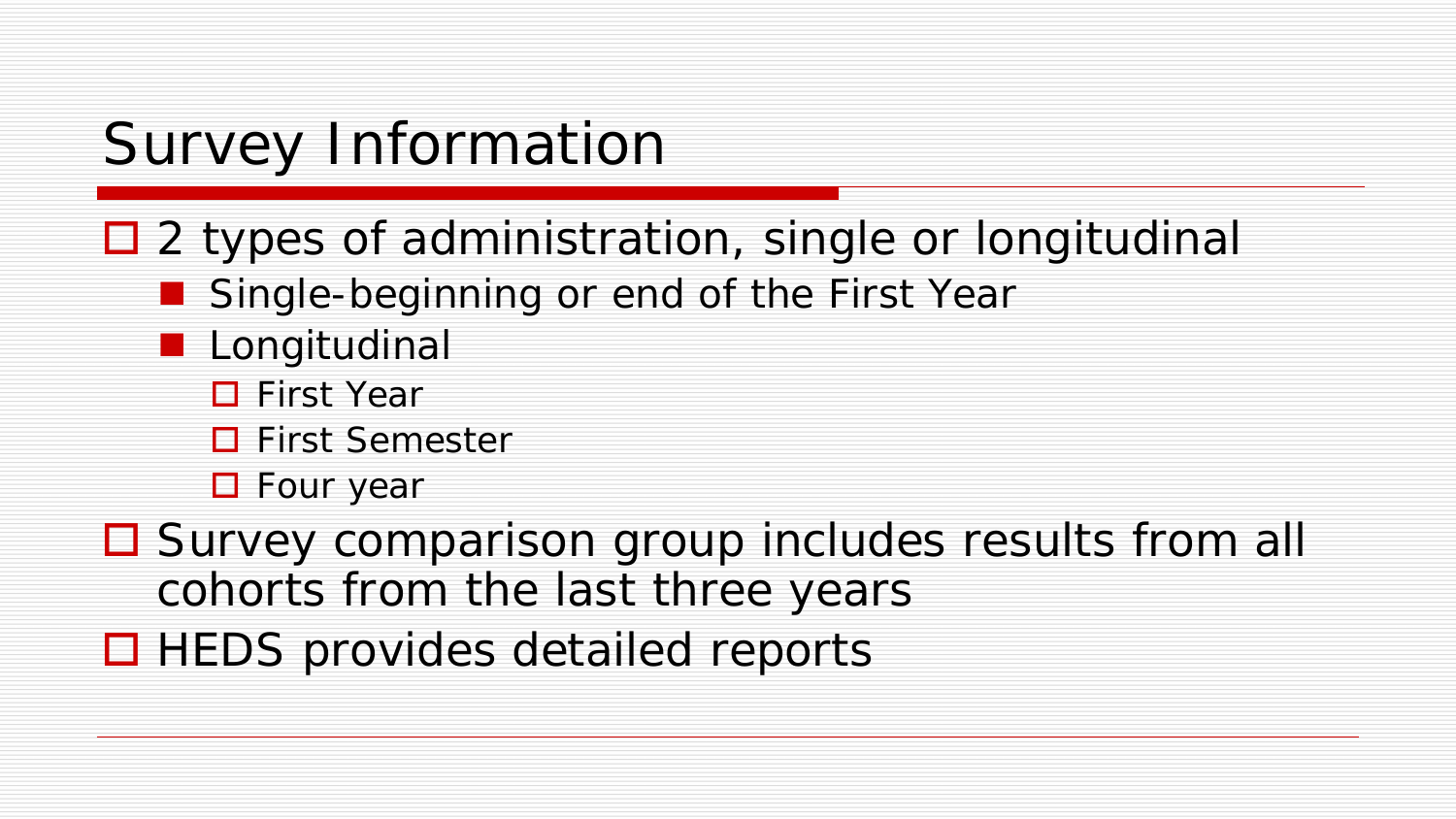## HEDS and SJFC

- St. John Fisher College-3659 FTE, 75% undergraduate, 25% graduate students
- Lavery Library, SJFC administered the HEDS RPS in 2008, 2010, 2016
	- 2008 and 2010 single administration at the end of the First Year
	- 2016 4 year longitudinal and single for the Class of 2016
	- 2016 SJFC response rate 33% with Amazon gift card incentives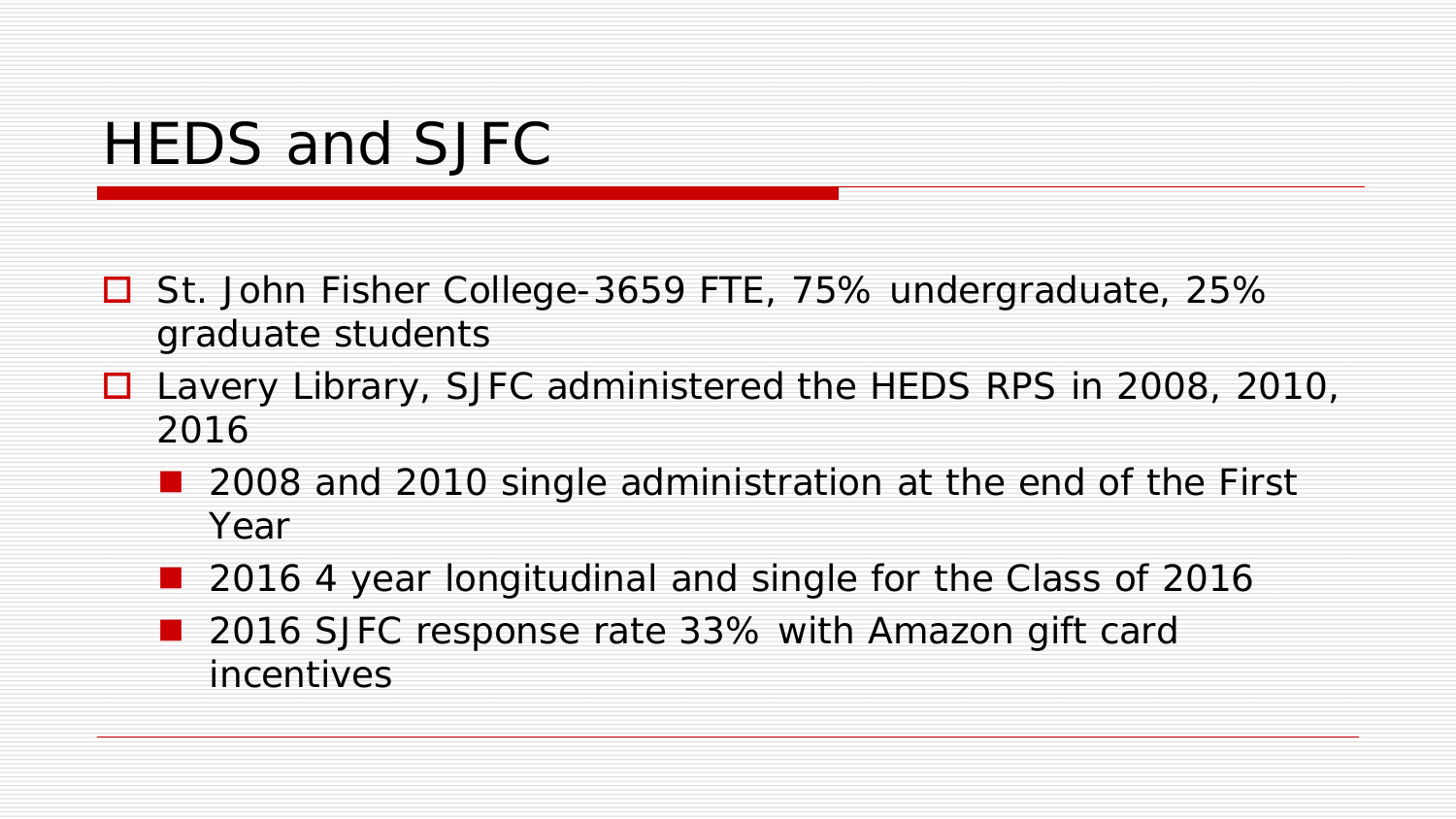# Closing the Loop 2008-2010

| <b>Using Boolean logic</b>                                         |                         | 2008        |           | 2010            |              |                  |  |
|--------------------------------------------------------------------|-------------------------|-------------|-----------|-----------------|--------------|------------------|--|
| HEDS Survey Q.17 - Search that would retrieve<br>the most results: |                         | <b>SJFC</b> | Other $*$ | <b>SJFC</b>     | Other*       | %<br>Improvement |  |
|                                                                    | <b>Movies OR Films</b>  | 20.5%       | 28.6%     | $35.3\%$        | 36.5%        | 15%              |  |
|                                                                    | Movies AND Films        | 41.6%       | 45.9%     | 51.3%           | 46%          |                  |  |
|                                                                    | <b>Movies NOT Films</b> | 8.4%        |           | $3.1\%$ 2% 2.1% |              |                  |  |
|                                                                    | Movies INSTEAD OF Films | 4.7%        | 3.2%      | $1.3\%$         | 1.6%         |                  |  |
|                                                                    | Don't Know              | 24.7%       | 19.3%     |                 | $10\%$ 13.9% |                  |  |
| <b>Correct answer = Movies OR Films</b>                            |                         |             |           |                 |              |                  |  |

Analysis and Change: Librarians recognized that Fisher students fell 8% points behind other HEDS institutions in using Boolean logic. Instruction focused on this skill, using a concept map to help students organize their thinking around synonyms and using AND and OR in a search statement. There was considerable improvement; however, the results continued to be unsatisfactory.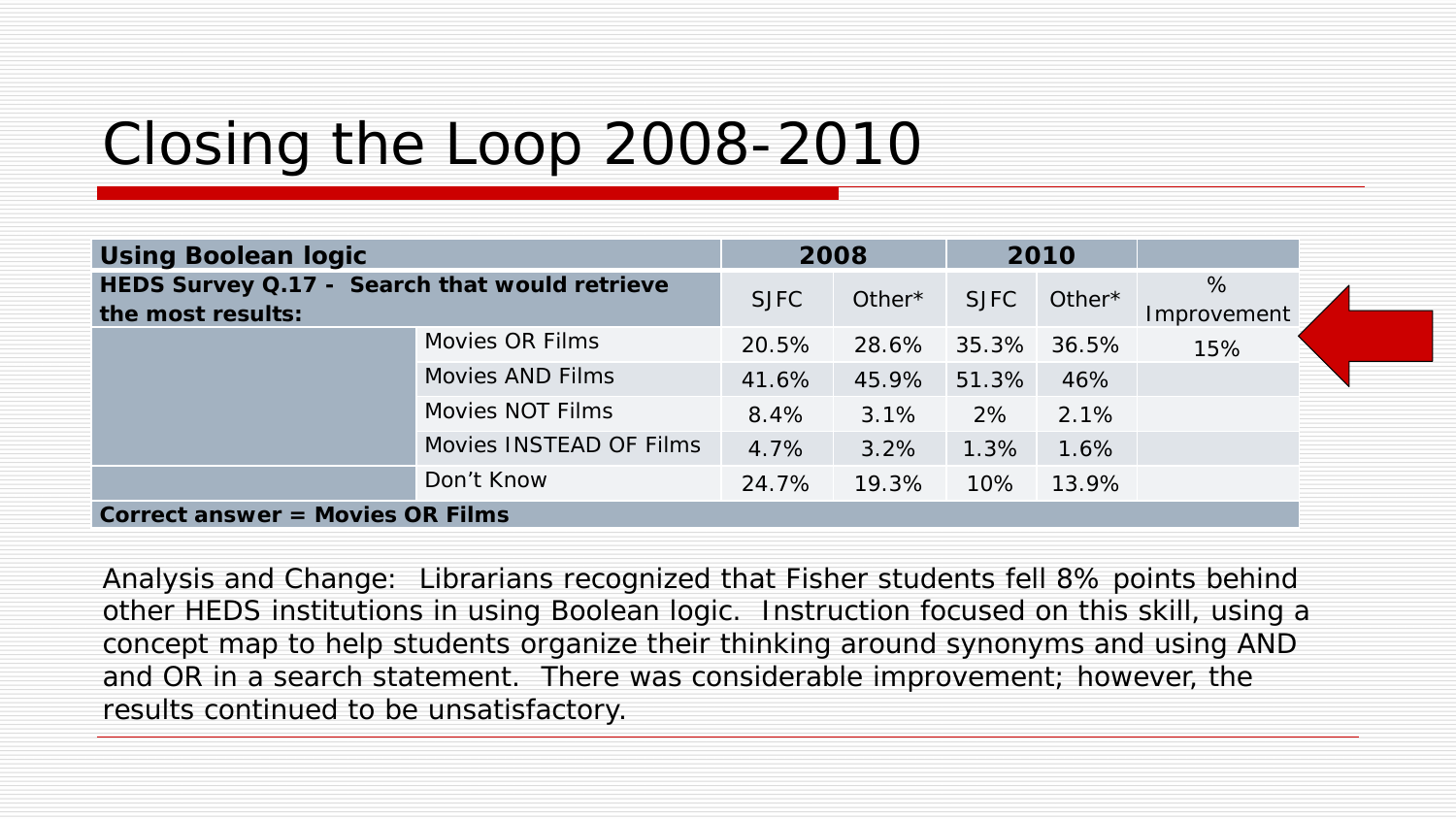# Closing the Loop 2013-2014

| <b>Using Boolean Logic</b>                                                                               |                                     | 2013        | 2014        |                     |  |
|----------------------------------------------------------------------------------------------------------|-------------------------------------|-------------|-------------|---------------------|--|
| Lavery/Qualtrics question: How would you search for an<br>article containing ALL of the following terms? |                                     | <b>SJFC</b> | <b>SJFC</b> | $\%$<br>Improvement |  |
|                                                                                                          | Teenagers AND pregnancy OR poverty  | 6%          | 5%          |                     |  |
|                                                                                                          | Teenagers AND pregnancy AND poverty | 84%         | 88%         | 4%                  |  |
|                                                                                                          | Teenagers OR pregnancy OR poverty   | 8%          | 5%          |                     |  |
|                                                                                                          | Teenagers OR pregnancy AND poverty  | 2%          | 2%          |                     |  |
| Correct answer = teenagers AND pregnancy AND poverty                                                     |                                     |             |             |                     |  |

#### **Correct answer = teenagers AND pregnancy AND poverty**

Analysis and Change: Lavery Librarians continued to adjust instruction in 2011, 2012, and 2013 to bolster student learning. Librarians added a human Boolean exercise to reinforce this information literacy skill, and gave more time for student hands-on practice using Boolean in databases. Librarians are satisfied with the resulting year-on-year incremental improvement in the use of AND in Boolean logic, and will continue their current teaching practices.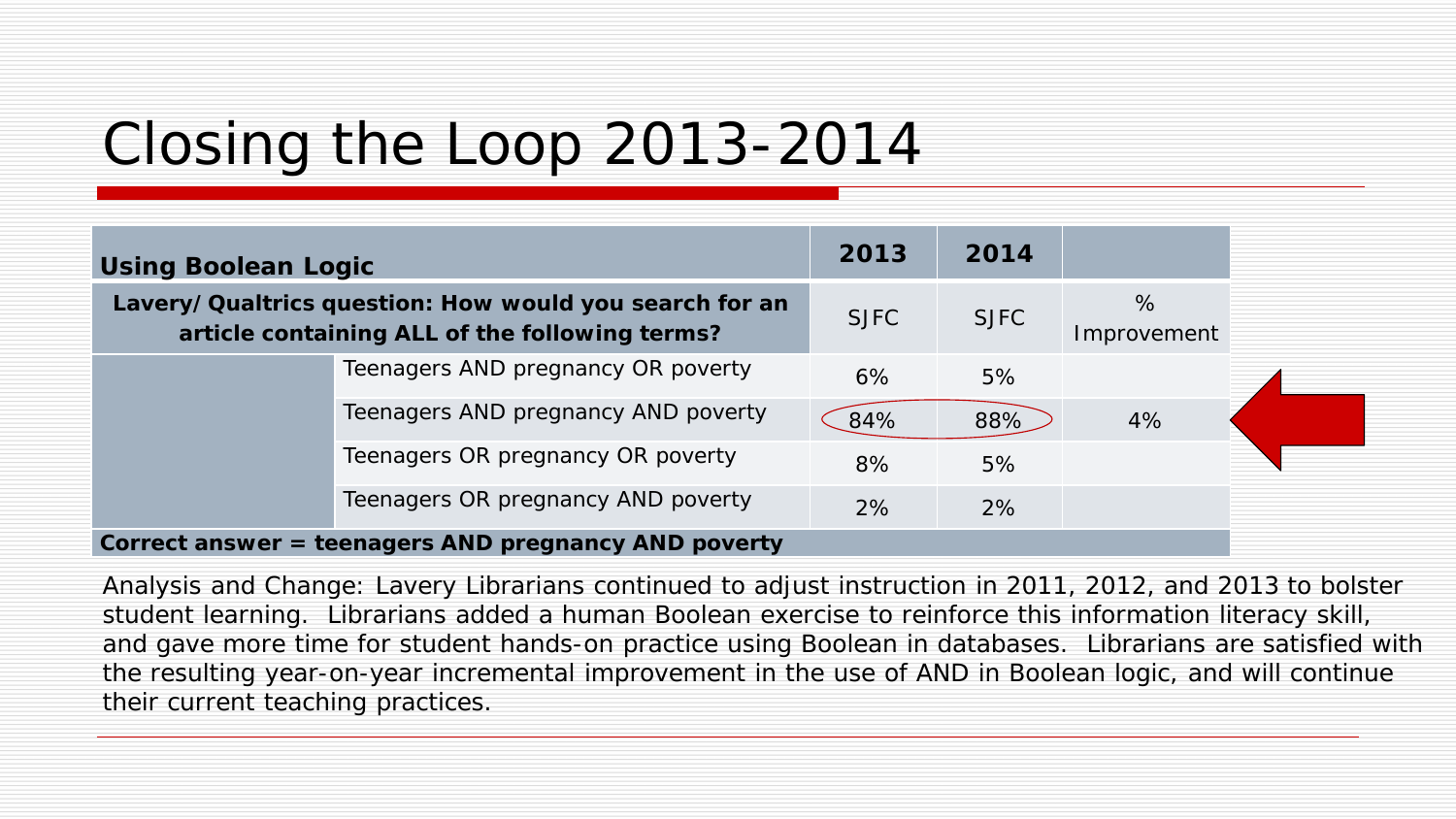## Truncation question 2013-14

| <b>Using Truncation</b>                                                                                            |                                           | 2013        | 2014        |                     |  |
|--------------------------------------------------------------------------------------------------------------------|-------------------------------------------|-------------|-------------|---------------------|--|
| Lavery/Qualtrics question: How would you best<br>truncate the word XXXXX to find the largest number of<br>results? |                                           | <b>SJFC</b> | <b>SJFC</b> | $\%$<br>Improvement |  |
|                                                                                                                    | Computerize*/teenager*                    | 9%          | 6%          |                     |  |
|                                                                                                                    | Computer*/teenage*                        | 26%         | 6%          |                     |  |
|                                                                                                                    | Compute <sup>*</sup> / teens <sup>*</sup> | 25%         | 7%          |                     |  |
|                                                                                                                    | Comput*/teen*                             | 40%         | 82%         | 42%                 |  |
| Correct answer = comput* $(2013)$ , teen* $(2014)$                                                                 |                                           |             |             |                     |  |

**Analysis and Change:** After the 2013 evaluation of truncation strategies, librarians committed to do a better job of teaching this concept. Librarians added an exercise to show an example of good vs. bad truncation, and have students brainstorm all words they could think of that might be found using the truncated term "comp\*." The evaluation shows vast improvement in student learning. Librarians will continue using these teaching strategies.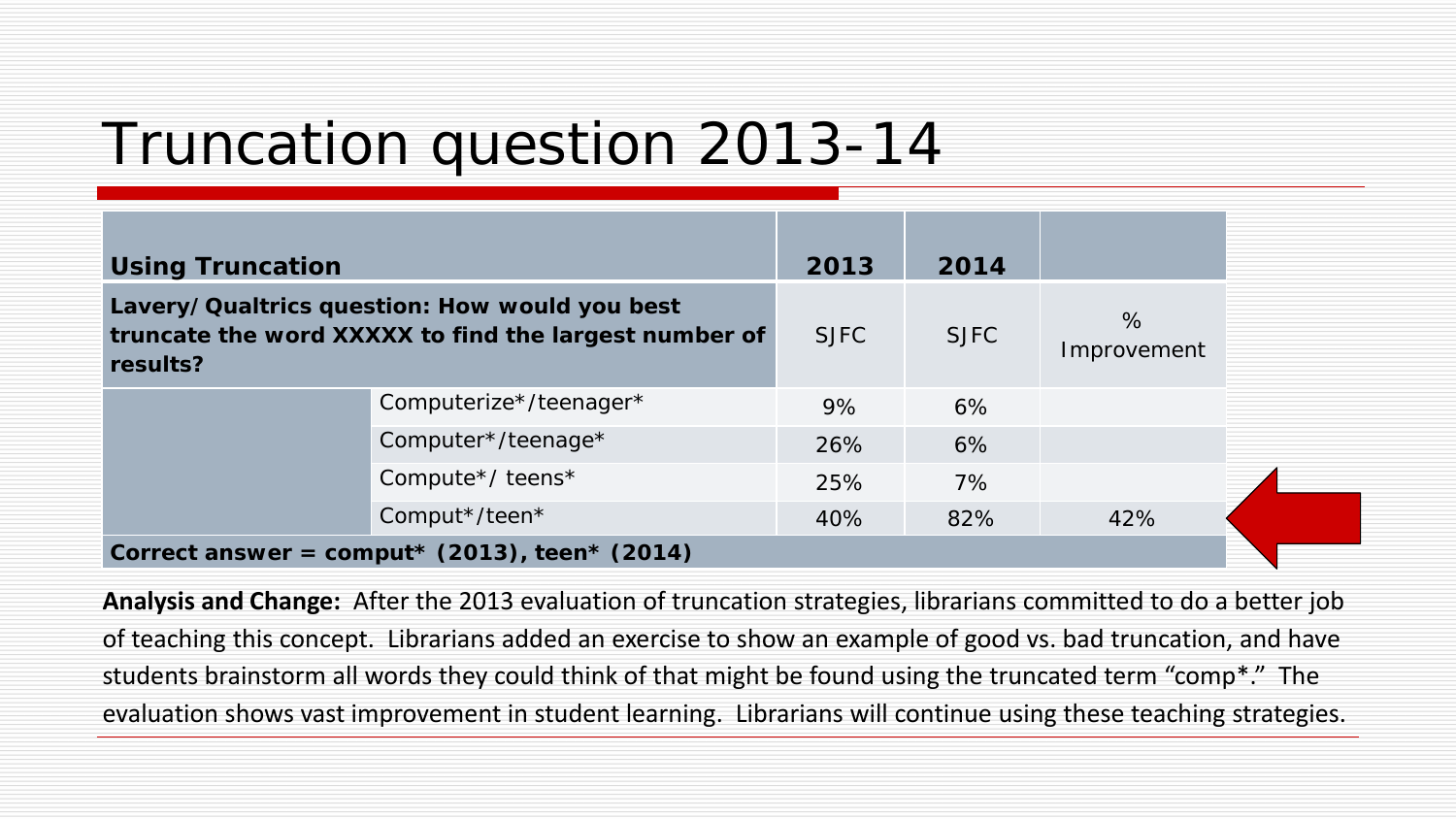### SJFC & HEDS 2016-

 $\Box$  Fall 2016 starts longitudinal study

**First Year Students, Class of 2019** 

□ Pre-test September 2015

□ Post-test April 2016

Graduating Seniors, Class of 2016

□ Post-test April 2016

**Continuing annually until at least 2019**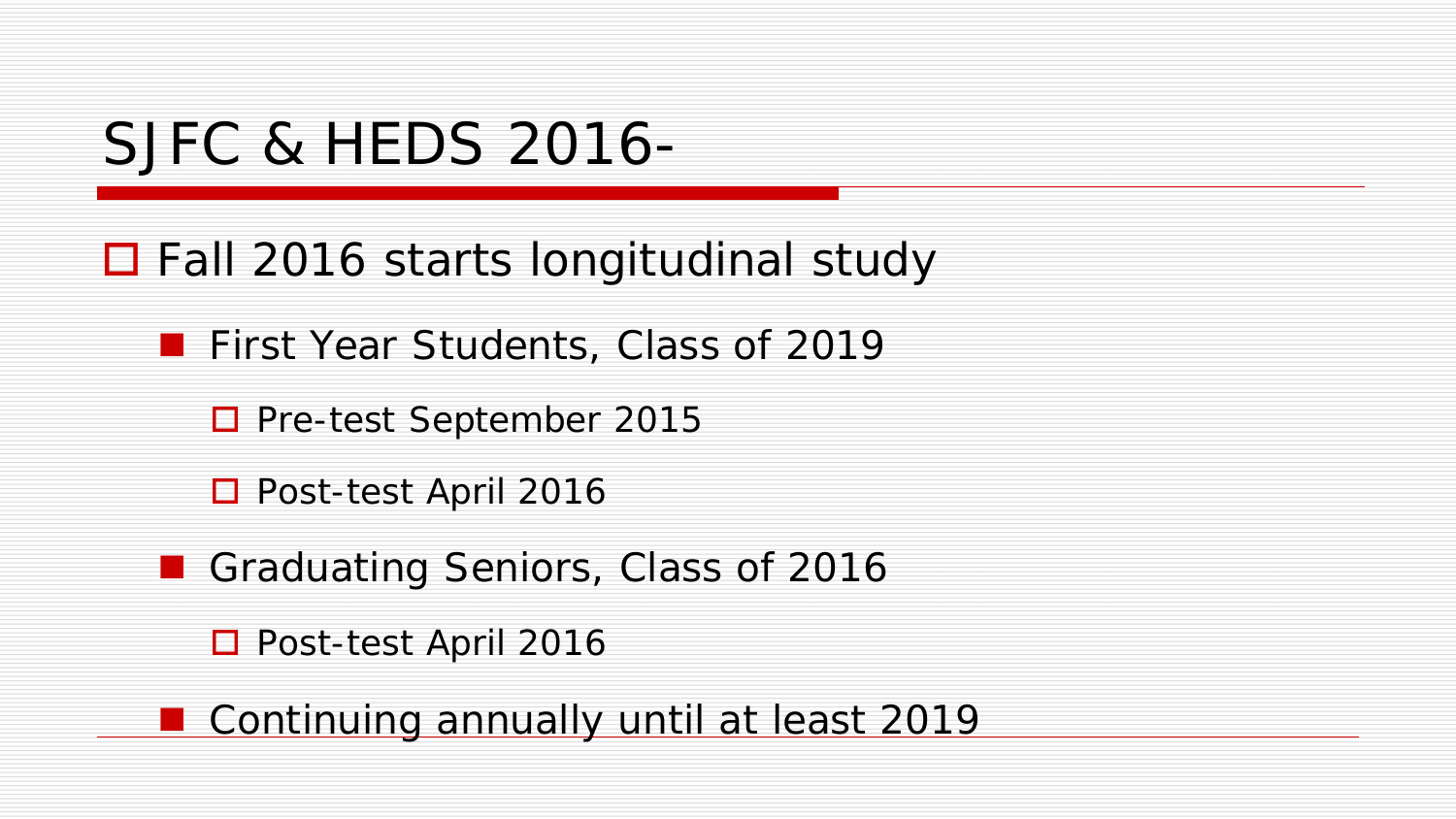## Pre-Test Results Class of 2019

#### Average percentage of correct responses to research terms and strategies questions

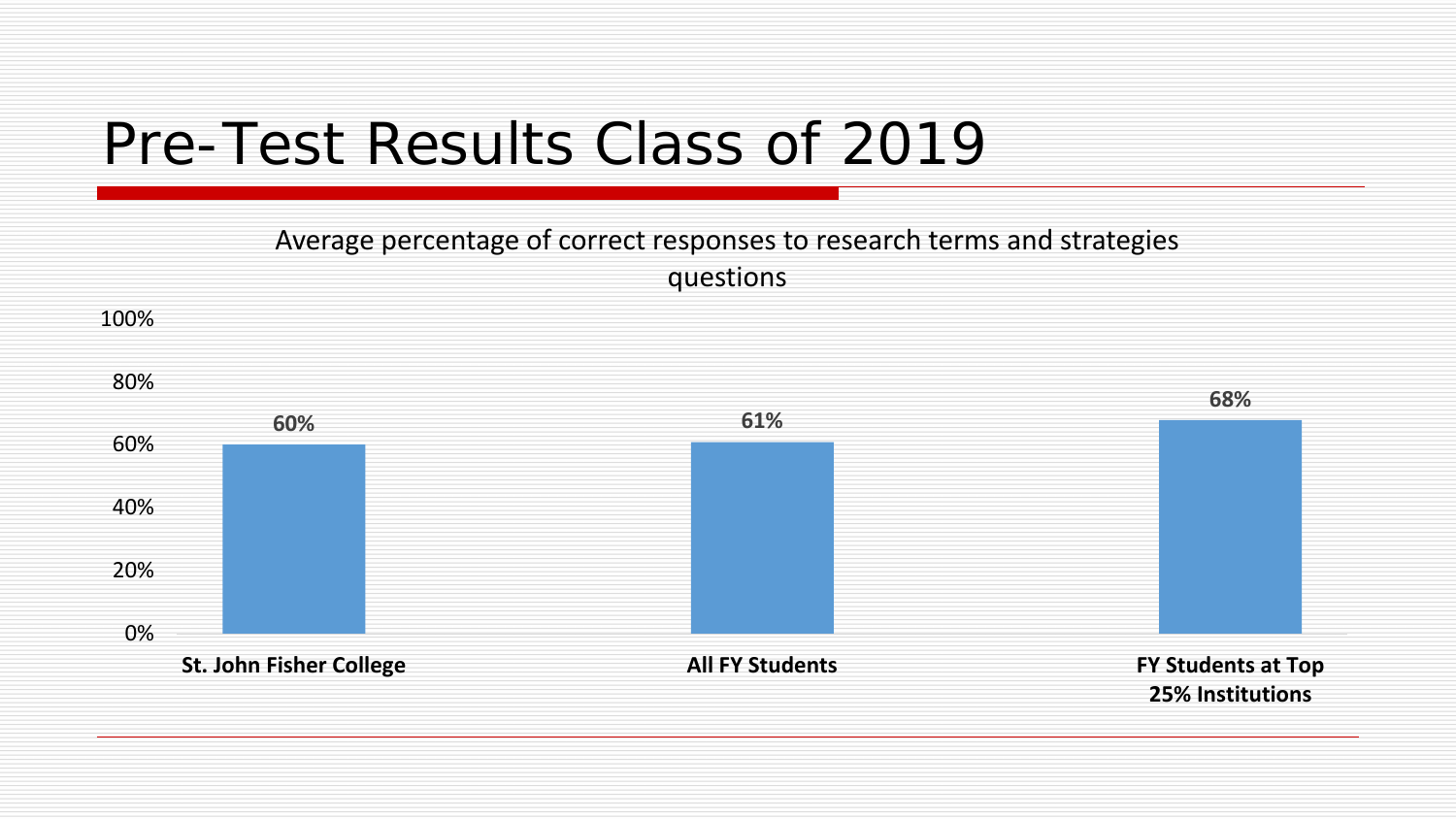# Comparison by Question Type

| <b>Students' Skill Using Research Terms and</b><br><b>Strategies</b>                                    | Interpretation                                                                             |                                                              |                                                                                                                                                                                                                                                             |
|---------------------------------------------------------------------------------------------------------|--------------------------------------------------------------------------------------------|--------------------------------------------------------------|-------------------------------------------------------------------------------------------------------------------------------------------------------------------------------------------------------------------------------------------------------------|
| Overall<br><b>Finding Sources</b><br><b>Evaluating Research and</b><br>Sources<br><b>Citing Sources</b> | <b>SJFC FY Students</b><br>versus<br><b>All FY Students</b><br>$\approx$<br>≈<br>$\approx$ | <b>SJFC FY Students</b><br>versus<br>Top 25%<br>u<br>IJ<br>Ш | <b>111</b> Large positive difference<br><b>11</b> Moderate positive difference<br><b>1</b> Small positive difference<br>$\approx$ No difference<br>$\downarrow$ Small negative difference<br>↓↓ Medium negative difference<br>↓↓↓ Large negative difference |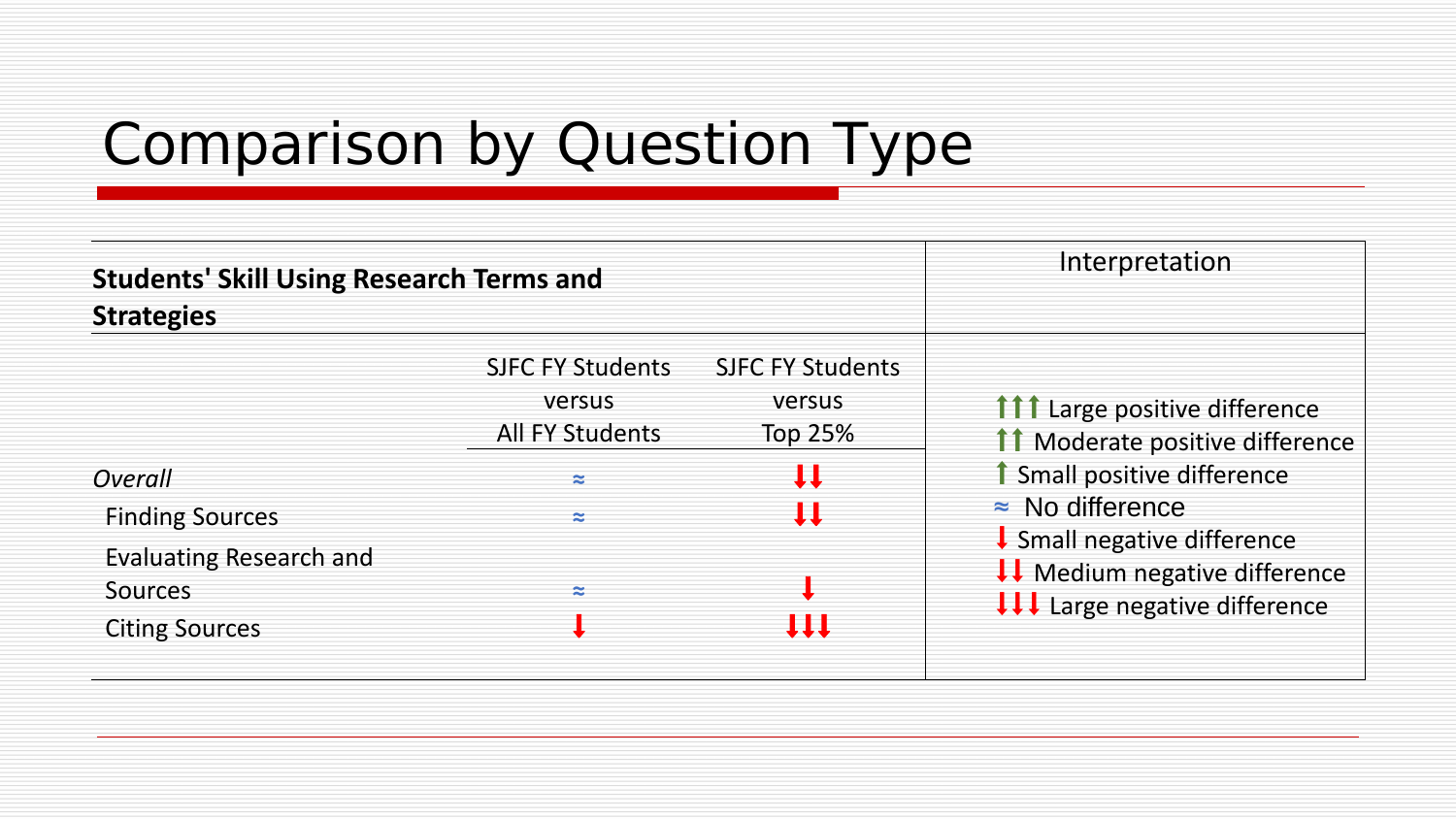### Confidence Level

#### **Overconfident Students**

|                                   | St. John                       | AII FY |                |
|-----------------------------------|--------------------------------|--------|----------------|
|                                   | <b>Fisher College Students</b> |        | <b>Top 25%</b> |
| Percentage of students who        |                                |        |                |
| thought that research skills were | 42%                            | 27%    | 14%            |
| easy but used them poorly         |                                |        |                |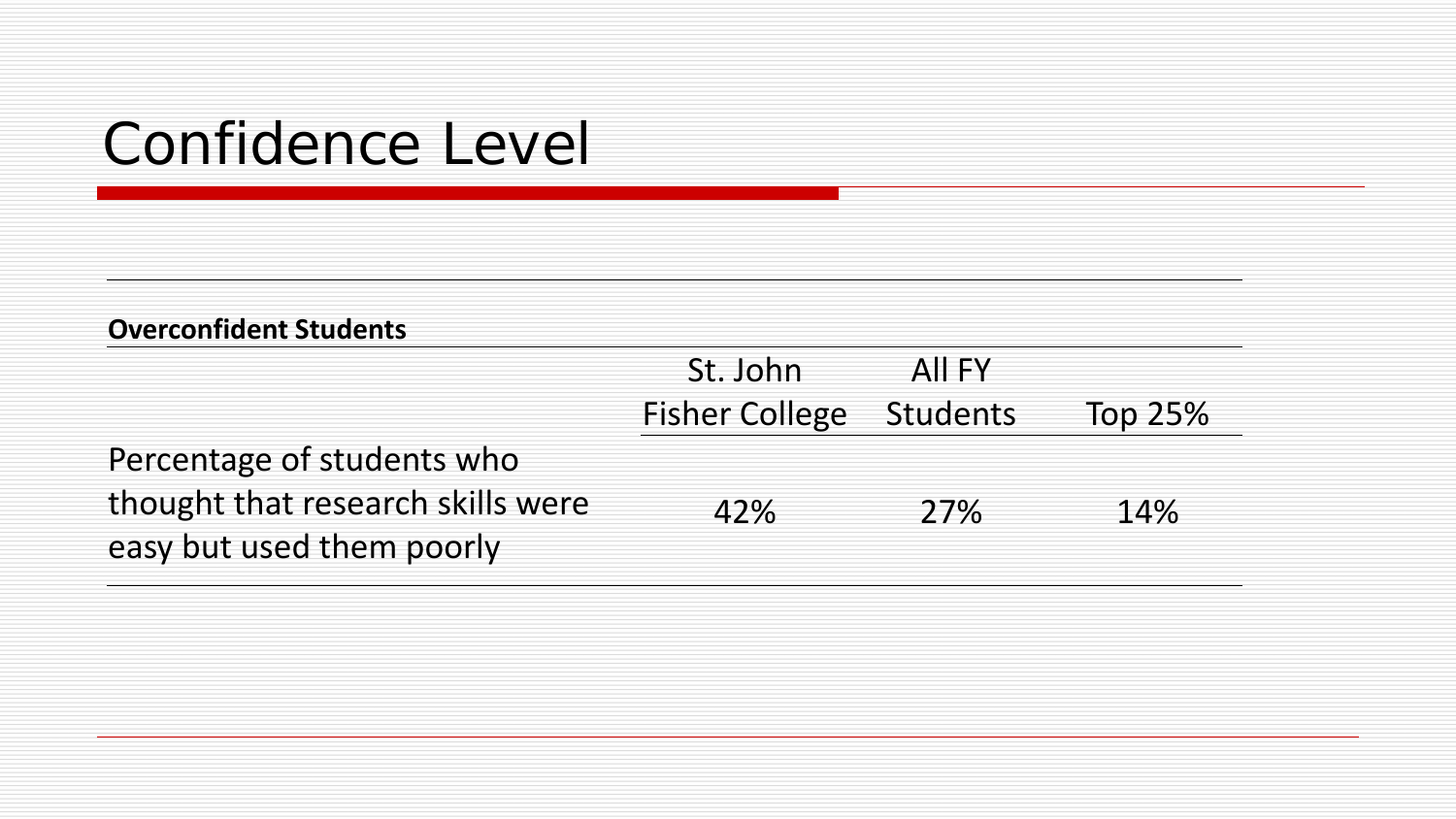## Next Steps

### **O** Summer 2016

**Analysis of pre and post-test data** 

- **Nork with IR to add demographic and Banner data** 
	- $\Box$  Add the following criteria
		- **GPA**
		- **Major**
		- **Transfer**

### $\Box$  Set goals, including SJFC in the top 25%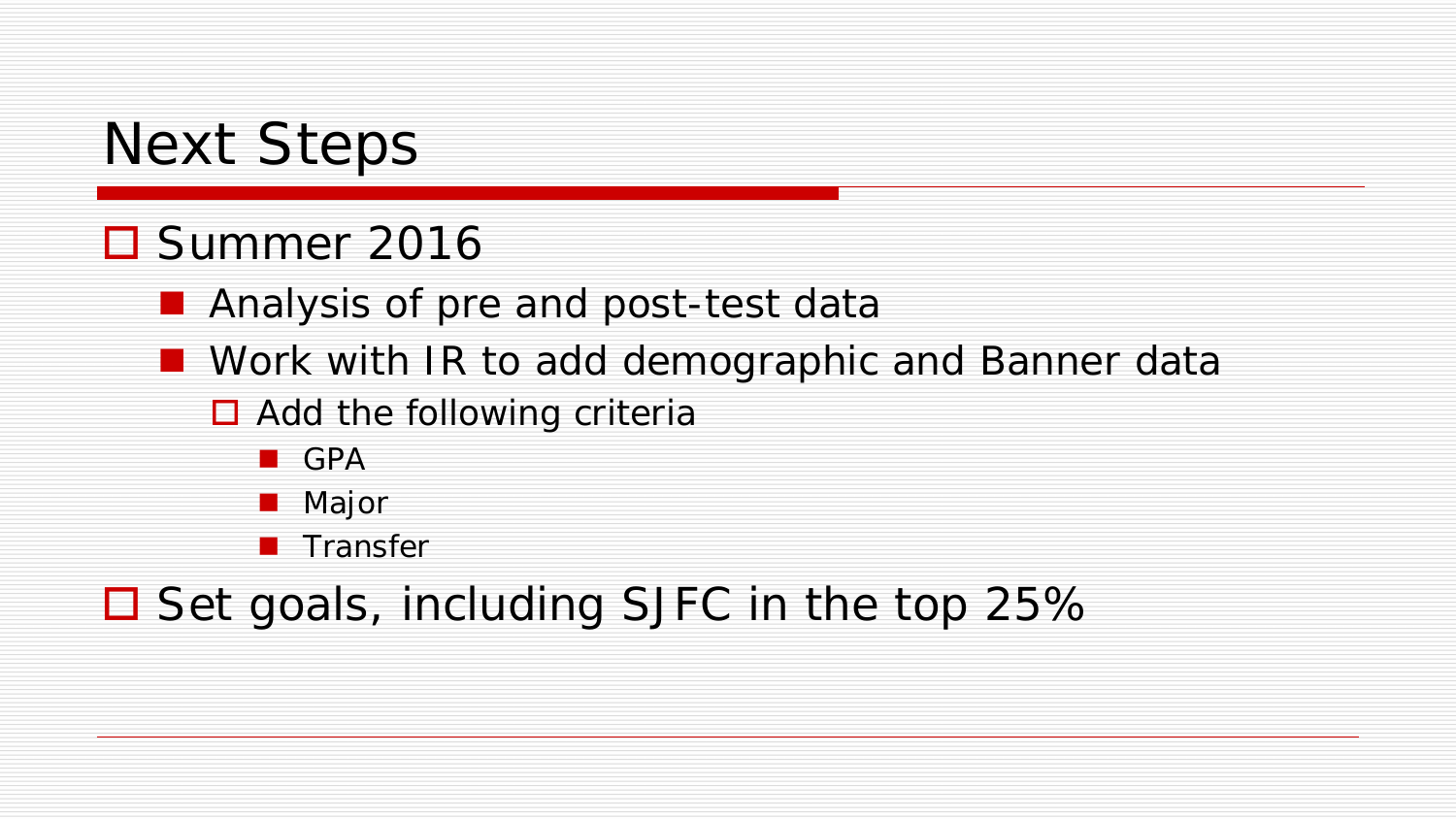## Questions HEDS RPS may help answer

 $\Box$  Is there a difference in transfer students' results?

 $\Box$  Do IL skills persist to graduation?

 $\Box$  Is there a difference in IL skills among

majors/schools?

**□** Are Fisher graduates information literate?